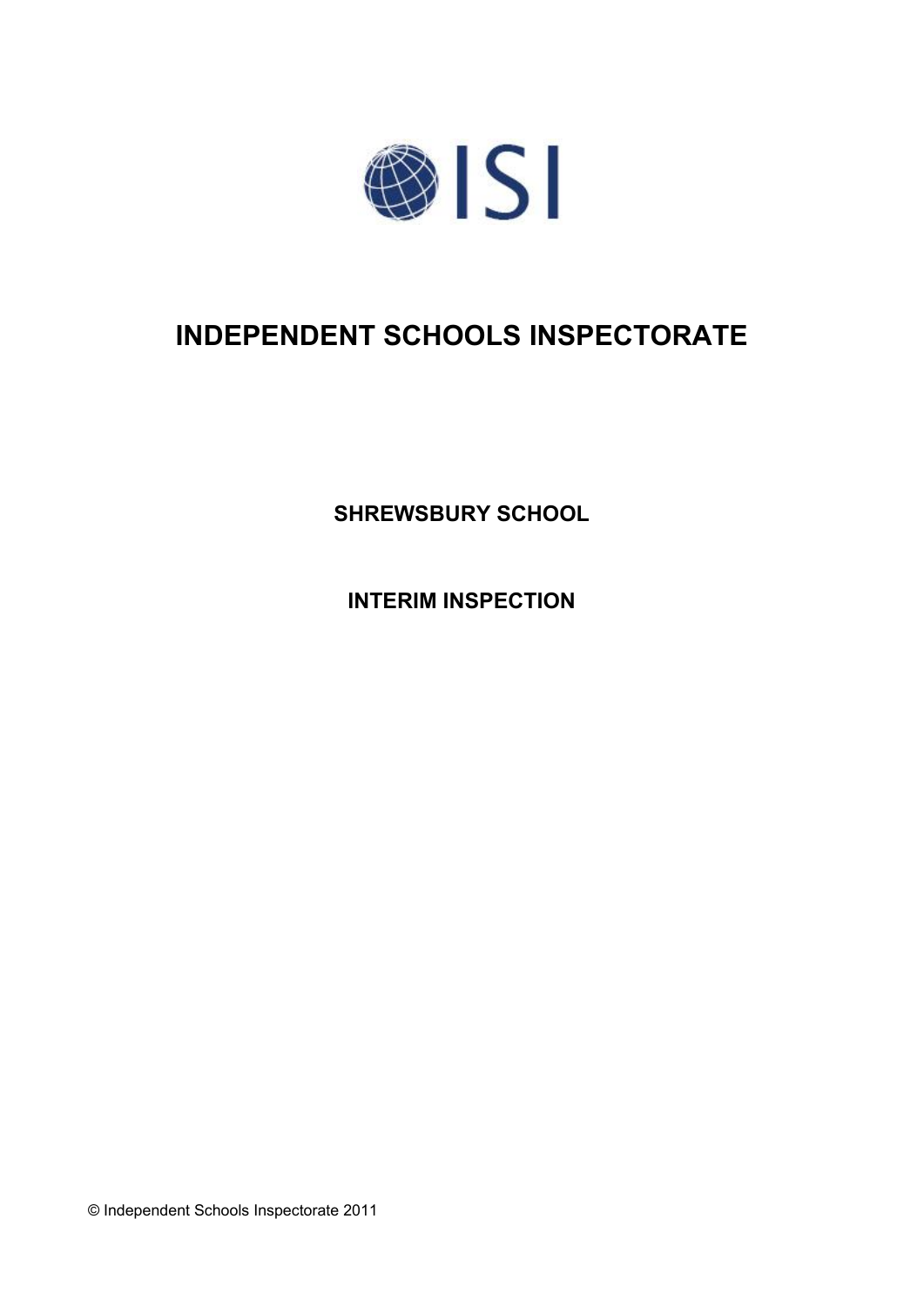## **INDEPENDENT SCHOOLS INSPECTORATE**

## **Shrewsbury School**

| <b>Full Name of School</b>       | <b>Shrewsbury School</b>                                                                           |     |         |                                                    |   |
|----------------------------------|----------------------------------------------------------------------------------------------------|-----|---------|----------------------------------------------------|---|
| <b>DfE</b> Number                | 893/6009                                                                                           |     |         |                                                    |   |
| <b>Registered Charity Number</b> | 528413                                                                                             |     |         |                                                    |   |
| Address                          | <b>Shrewsbury School</b><br><b>The Schools</b><br><b>Shrewsbury</b><br><b>Shropshire</b><br>SY37BA |     |         |                                                    |   |
| <b>Telephone Number</b>          | 01743 280500                                                                                       |     |         |                                                    |   |
| <b>Fax Number</b>                | 01743 243107                                                                                       |     |         |                                                    |   |
| <b>Email Address</b>             | hm@shrewsbury.org.uk                                                                               |     |         |                                                    |   |
| Headmaster                       | <b>Mr Mark Turner</b>                                                                              |     |         |                                                    |   |
| <b>Chair of Governors</b>        | <b>Mr Richard H Burbidge</b>                                                                       |     |         |                                                    |   |
| Age Range                        | 13to 18                                                                                            |     |         |                                                    |   |
| <b>Total Number of Pupils</b>    | 720                                                                                                |     |         |                                                    |   |
| <b>Gender of Pupils</b>          |                                                                                                    |     |         | Boys 13 to 16; mixed 16 to 18 (656 boys; 64 girls) |   |
| Number of Day Pupils             | Total:                                                                                             | 117 |         | Capacity for flexi-boarding:                       | 0 |
| Number of Boarders               | Total:                                                                                             | 603 |         |                                                    |   |
|                                  | Full:                                                                                              | 603 | Weekly: | 0                                                  |   |
| Inspection dates                 | 10 May 2011 to 11 May 2011                                                                         |     |         |                                                    |   |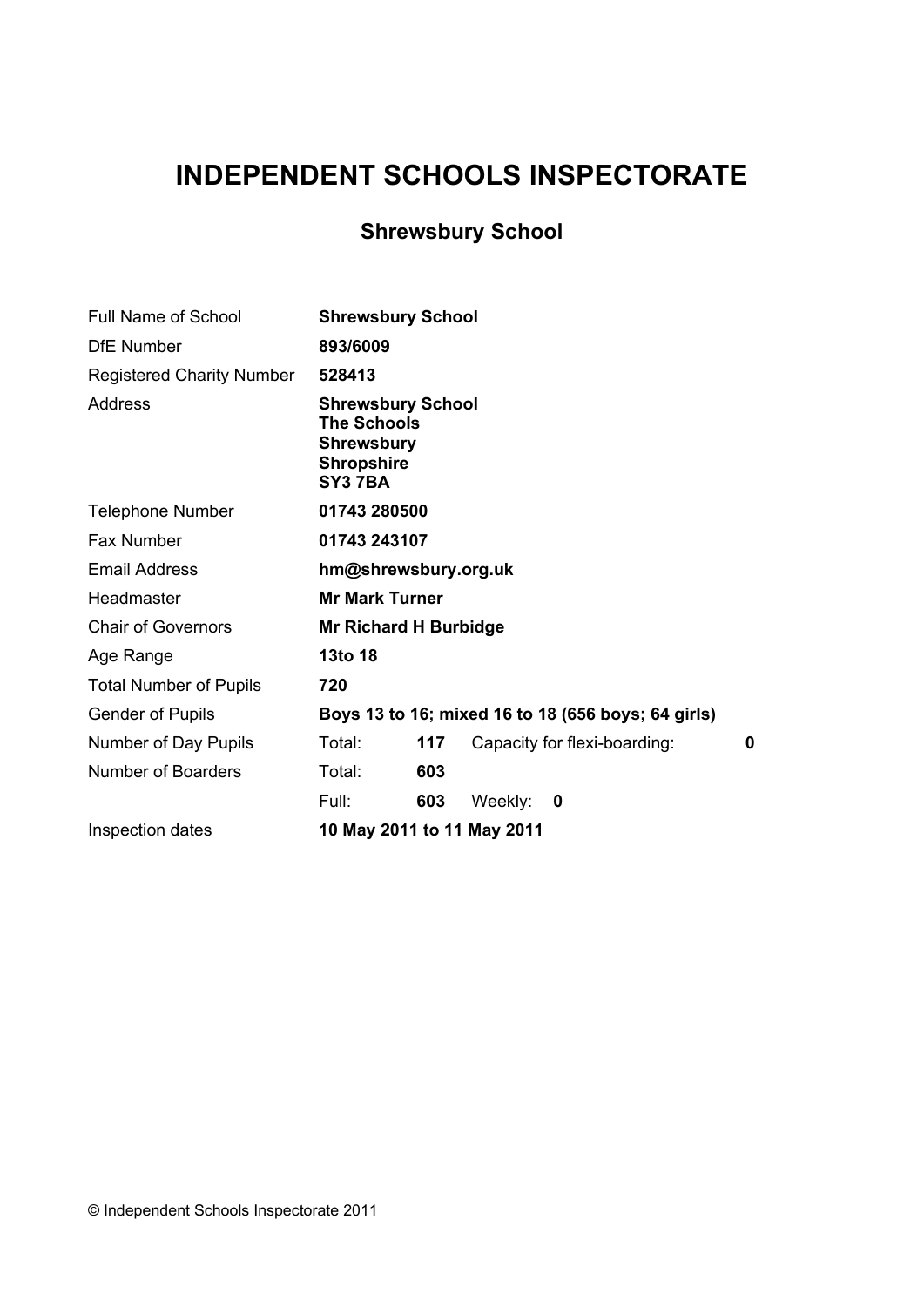$\bar{1}$  $\frac{1}{\sqrt{2}}$  $\frac{1}{2}$  $\frac{1}{2}$  $\frac{1}{2}$  $\overline{\phantom{a}}$  $\epsilon$  $\frac{1}{2}$  $\overline{1}$  $\mathbf{u}$  $\overline{0}$  $-1$  $\mathbf 1$  $\mathsf 0$  $\%$  $\epsilon$  $\sqrt{\phantom{a}}$  $\frac{1}{2}$  1  $\frac{1}{2}$  $2 \ddot{\phantom{a}}$  $\frac{1}{2}$  $\overline{3}$  $\overline{4}$  $\frac{9}{6}$  $$ \%$  $\overline{3}$  $\overline{3}$  $5 - 1$  $\mathbf{3}$  $\overline{\mathcal{A}}$  $\overline{\mathbf{4}}$  $\frac{\%}{\%}$  $\frac{3}{3}$  $\overline{\mathcal{A}}$  $\overline{4}$  $\overline{0}$  $\frac{1}{2}$  $\mathbf 0$  $\overline{0}$  $\overline{0}$  $\%$  $\ddot{\phantom{0}}$  $5!$  $7 \bf{8}$  $\&$  $70*$  $\mathbf 0$  $\mathbf 0$  $\sim$   $\sim$  $\begin{array}{ccc} 3 & 4! \\ 3 & 4 \\ 3 & 4 \end{array}$  $\overline{3}$  $4 \overline{0}$  $\frac{1}{2}$  $\ddot{\phantom{0}}$  $\frac{9}{6}$  $\overline{I}$  $\overline{9}$  $\big)$  $\overline{\phantom{a}}$  $\ddot{ }$  $\sim$  1  $\frac{1}{1}$  $\mathbf{u}$  $\%$  $3:$  $\frac{9}{6}$  $\ddot{\cdot}$  $\overline{4}$  $;$  )  $\overline{1}$  $\frac{1}{2}$  $\frac{1}{2}$  $\%$  $\mathbf 0$  $\prec$  $\frac{9}{6}$  $\frac{1}{2}$  $\dot{\dot{1}}$  $\ddot{\phantom{a}}$  $\blacksquare$  $\frac{9}{1}$  $\overline{(}$  $\mathbf 0$  $\%$  $\frac{9}{6}$  $\frac{1}{2}$  $\overline{(\ }$  $\frac{1}{6}$  $\overline{1}$  $\ddot{\phantom{0}}$ 

8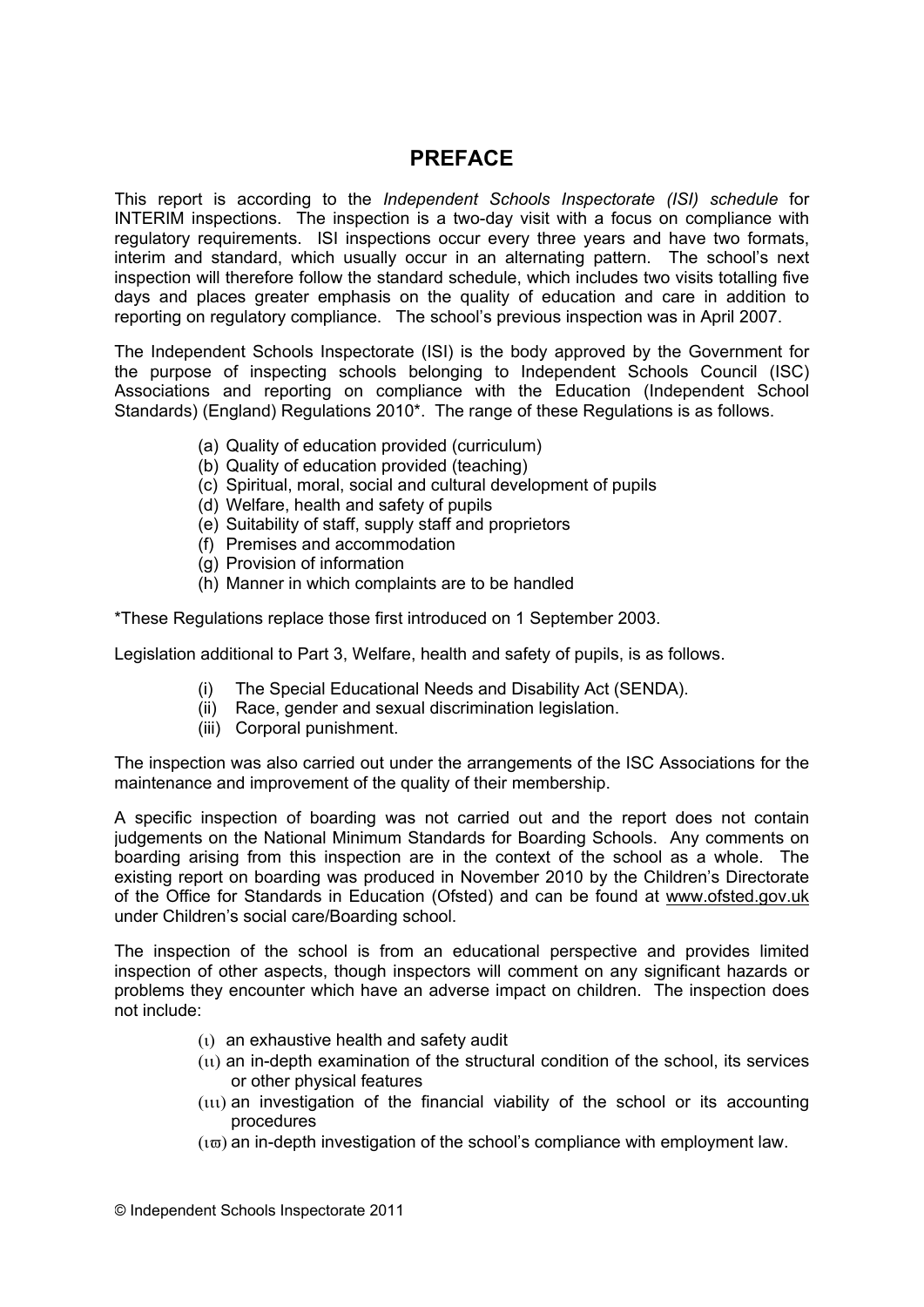## **CONTENTS**

| 1            | THE CHARACTERISTICS OF THE SCHOOL                                                         |   |
|--------------|-------------------------------------------------------------------------------------------|---|
| $\mathbf{2}$ | THE SUCCESS OF THE SCHOOL                                                                 |   |
|              | The quality of the pupils' achievements and their learning, attitudes and basic<br>skills | 2 |
|              | The quality of the pupils' personal development                                           | 3 |
|              | The effectiveness of governance, leadership and management                                | 4 |
| 3            | <b>ACTION POINTS</b>                                                                      | 6 |
| (i)          | Compliance with regulatory requirements                                                   | 6 |
| (ii)         | Recommendation for further improvement                                                    | 6 |
|              | <b>INSPECTION EVIDENCE</b>                                                                |   |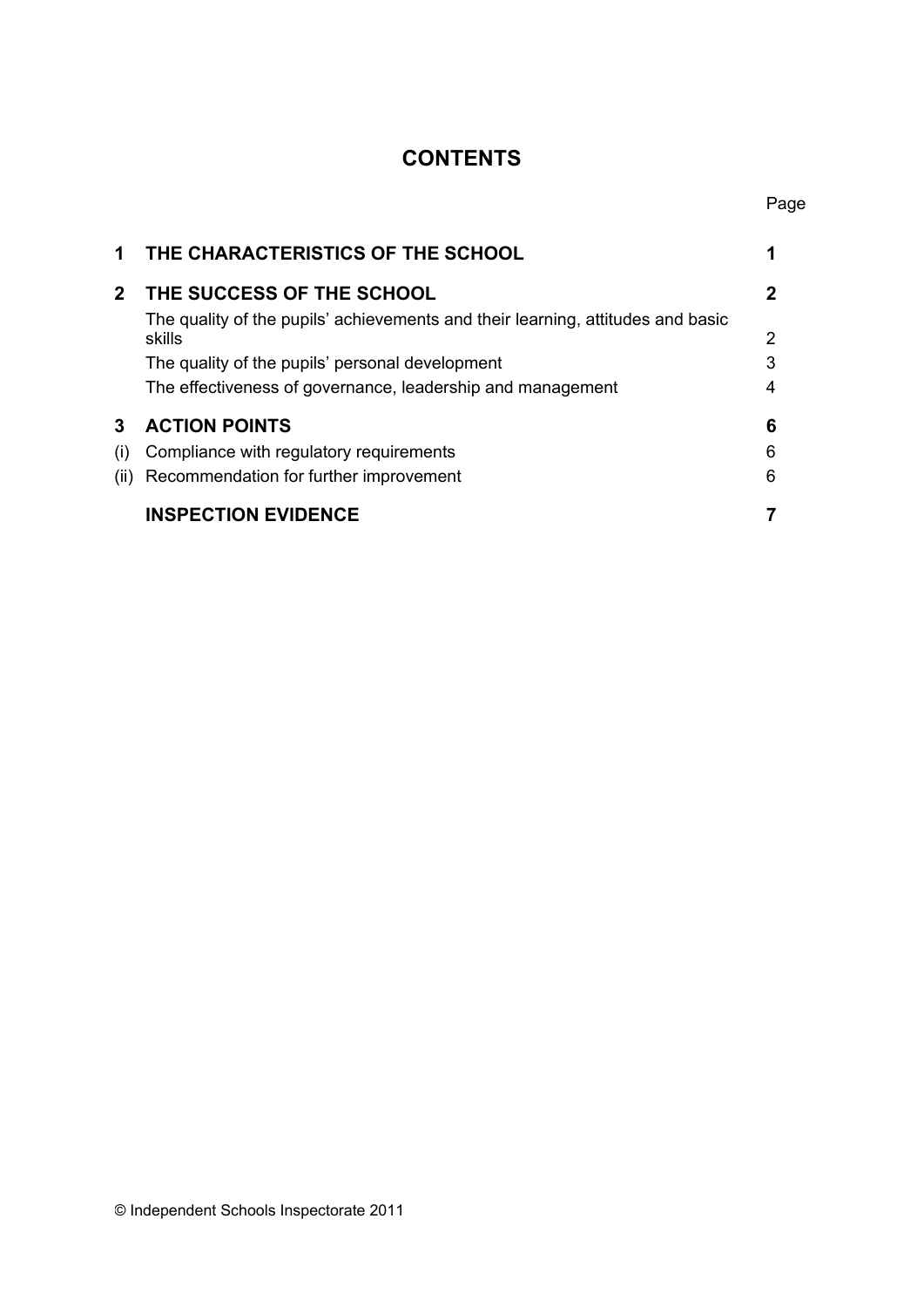## **1. THE CHARACTERISTICS OF THE SCHOOL**

- 1.1 Shrewsbury School is a boarding and day school which enjoys an extensive and spacious site overlooking the River Severn. It was founded in 1552 and moved to its present site in 1882. Distinguished former pupils include Charles Darwin. The school educates boys from the age of thirteen to eighteen, and boys and girls in the sixth form. The school aims to provide a rigorous approach to learning, an extraordinary variety of extra-curricular activities, personal pastoral support, and an environment that encourages young men and women to grow in understanding and think beyond themselves.
- 1.2 The school is administered by a board of governors. Since the previous inspection, a new headmaster has been appointed, in September 2010, and in 2008, the coeducational sixth form was introduced, welcoming girls to the school for the first time. There has also been a programme of building and refurbishment of facilities and accommodation, to include a new boarding house for girls and the conversion of the old swimming pool into a sixth-form common room. At the time of the inspection there were 720 pupils on the school roll, of whom 603 were boarders. The sixth form caters for 343 pupils, with 279 boys and 64 girls. A large number of pupils come from Shropshire and adjacent counties but boarders come from across the United Kingdom and abroad, mostly from South East Asia. There is a small degree of cultural diversity within the school; most pupils are of white British background. Most pupils come from professional families, with a significant number from the worlds of business and agriculture.
- 1.3 Ability and progress are monitored using standardised measures of attainment. The ability profile of the school is above the national average. Most pupils are of at least above average ability, with very few having an ability that is below average. Over a third of pupils demonstrate ability that is far above average. Very few pupils leave after GCSE. Of the 202 pupils identified as having learning difficulties and/or disabilities (LDD), 52 receive learning support from the school. There are 90 pupils for whom English is an additional language (EAL) but no extra support is currently required.
- 1.4 National Curriculum nomenclature is used throughout this report to refer to year groups in the school. The year group nomenclature used by the school and its National Curriculum (NC) equivalence are shown in the following table.

| School             | NC name |
|--------------------|---------|
| Third Form         | Year 9  |
| Fourth Form        | Year 10 |
| Fifth Form         | Year 11 |
| <b>Lower Sixth</b> | Year 12 |
| <b>Upper Sixth</b> | Year 13 |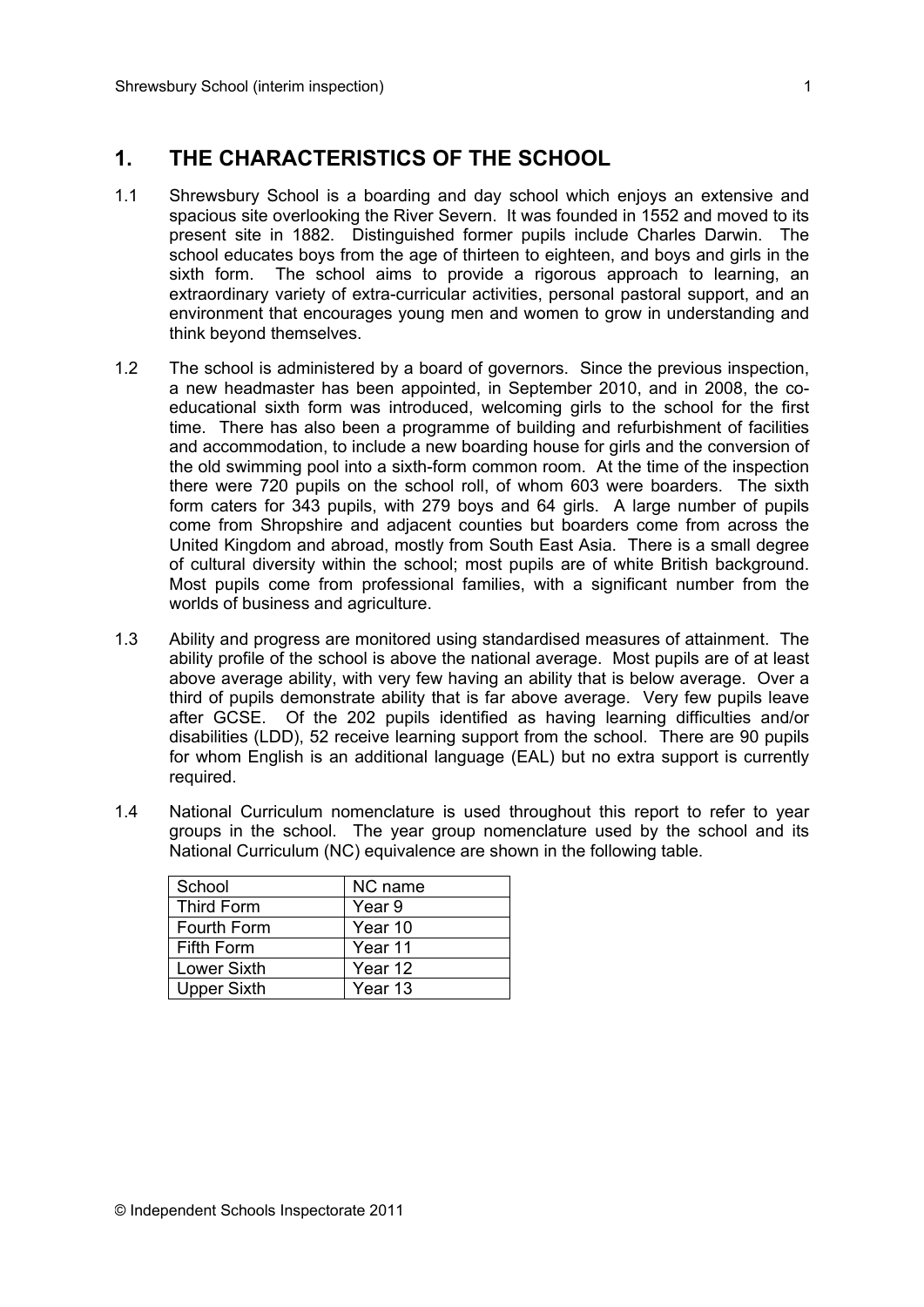### **2. THE SUCCESS OF THE SCHOOL**

#### **The quality of the pupils' achievements and their learning, attitudes and basic skills**

- 2.1 The pupils' overall achievements are outstanding and they are extremely well educated, in line with the school's aim to educate the whole person as an individual in his or her own right. They display excellent knowledge, understanding and skill in a broad range of subjects and extra-curricular activity. They have exceptional literacy skills, and are creative and imaginative in their writing, and confident in reading. They are very articulate in their expression of ideas and opinions. In lessons they listen carefully to others, reason well, think logically and debate issues with interest. They question and analyse information after thoughtful reflection and are keen to challenge conventional thinking.
- 2.2 Pupils have sound understanding of mathematics, with competent numerical skills, and they apply scientific knowledge with thorough understanding. Pupils skilfully use a full range of information and communication technology to present their work and to aid research. Creative skills are particularly strong and pupils gain notable success in art and drama festivals, win music scholarships and gain places in the National Youth Orchestra and The National Youth Choir. Team and individual success in a wide range of sport at national and county level is a particular strength of the school. The majority of Year 13 go on to their first choice of university.
- 2.3 The following analysis uses the national data for the years 2007 to 2009. These are the most recent three years for which comparative statistics are available. Results at GCSE have been far above the national average for boys in maintained schools and similar to the national average for boys in maintained selective schools. Results in most International GCSE (IGCSE) subjects have been higher than worldwide averages. A-level results have been far above the national average for boys in maintained schools, and above the national average for boys in maintained selective schools. Results at both GCSE and A level are high in relation to pupils' abilities, indicating that their progress throughout the school is exceptional when compared with the average for pupils of similar abilities. Pupils with LDD or with EAL make progress as well as other pupils due to the personal care and attention given to them across the curriculum and by the learning support department. Gifted and talented pupils make exceptional progress and achieve the highest standards in all examinations. High standards are also achieved in externally recognised examinations and awards, as in music, drama and The Duke of Edinburgh's Award scheme.
- 2.4 The school provides an outstanding range of subjects in the curriculum and an extraordinary range of activities in the extra-curricular programme, in accordance with its aims. The academic curriculum is broad and balanced, and is suited to all levels of ability. All pupils are challenged by the extensive use of setting, and IGCSE courses, the Cambridge Pre-U and the Extended Project provide opportunities for the most able to undertake extension work. A wide range of languages is on offer, including Greek and Latin. Pupils have the opportunity to be creative and to develop their individual interests. The curriculum is enriched by a stimulating choice of clubs and societies, from bee keeping to engineering and a full range of sporting and creative pursuits. There is a comprehensive personal, social and health education and life skills programme, and careers education is well represented, especially in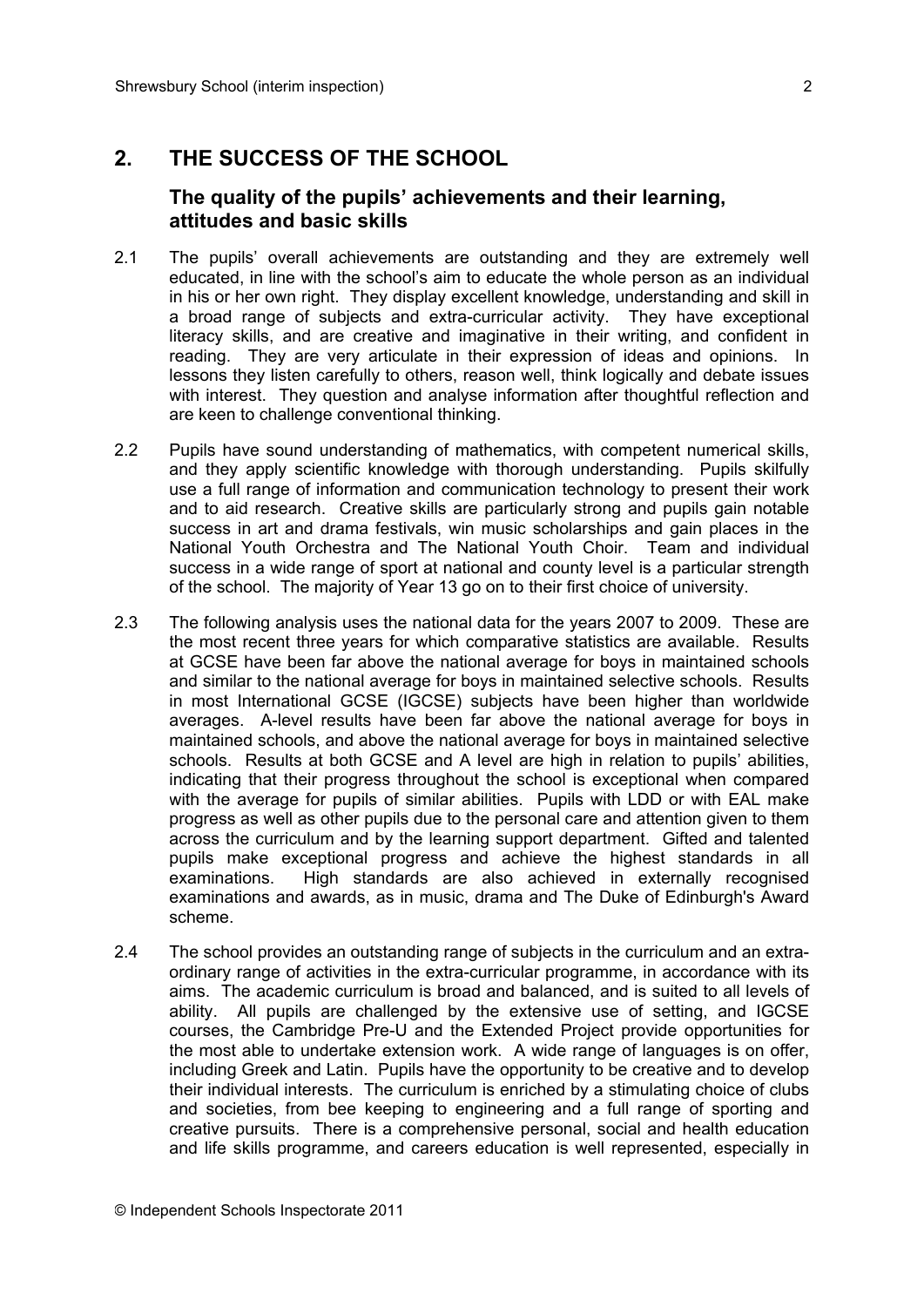the sixth form. There are many trips and expeditions both at home and abroad to expand further pupils' experiences.

- 2.5 Teaching is outstanding. In the small sample of lessons observed during the inspection, the majority were outstanding and the remainder were good. Teachers have excellent subject knowledge, are enthusiastic about injecting interest into topics, have high expectations, and are clear in their planning and the targets they set for pupils. They have a warm, supportive attitude to helping pupils learn, whilst challenging them to constantly think for themselves and complete their work independently or in pairs and groups. They use good strategies to promote reflective thought and self-evaluation. Assessment is used well to aid progress, and marking is thorough, with good use of supportive comments.
- 2.6 Attitudes to learning are outstanding. Pupils are industrious and display excellent levels of concentration. They are keen learners and smart thinkers, who work at a good pace and question frequently. They enjoy their learning and show respect for their teachers and the views of their peers.

#### **The quality of the pupils' personal development**

- 2.7 The quality of pupils' personal development is excellent, and the school is very successful in its aim of educating the whole person and providing a framework within which individuality may flourish. There are many opportunities to develop the pupils' spiritual, moral, social and cultural awareness, and for them to grow in selfconfidence in an environment where they feel safe, valued and supported.
- 2.8 Pupils show well-developed spiritual awareness and those of all faiths share their beliefs in an atmosphere of tolerance and acceptance of difference. Across the curriculum and in tutor sessions, pupils demonstrate their ability to explore and discuss moral and ethical issues, develop opinions and reflect on their own place in the world. Moral development is strong. Pupils understand the need for the school's rules and regulations, though they are keen to challenge perceived instances of unfairness. They are self-disciplined and as they become older take the increased opportunities for responsibility around the school. Some pupils commented in the pre-inspection questionnaire that their views about school life are not always listened to. The inspection team found that pupils have a number of forums through which to voice their concerns, although these forums are not always well understood by the younger pupils.
- 2.9 The pupils' social and cultural development is excellent, and strongly promoted through the community spirit and opportunities developed in the house system. Pupils enjoy their involvement in the many social and cultural activities provided for them. They benefit from a stimulating programme of visiting speakers and numerous cultural visits within the local community and further afield. They have excellent links with an international school in Bangkok. Pupils grow into confident and caring members of society with a sound understanding of the world around them through an excellent programme of citizenship, community service and charitable work.
- 2.10 The quality of pastoral care and the arrangements to safeguard the welfare, health and safety of pupils is outstanding and makes a strong contribution to the pupils' personal development. At the heart of the pastoral care is a highly committed team of housemasters and housemistresses supported by senior management and a personalised tutor system. Staff and pupil relationships are relaxed, caring and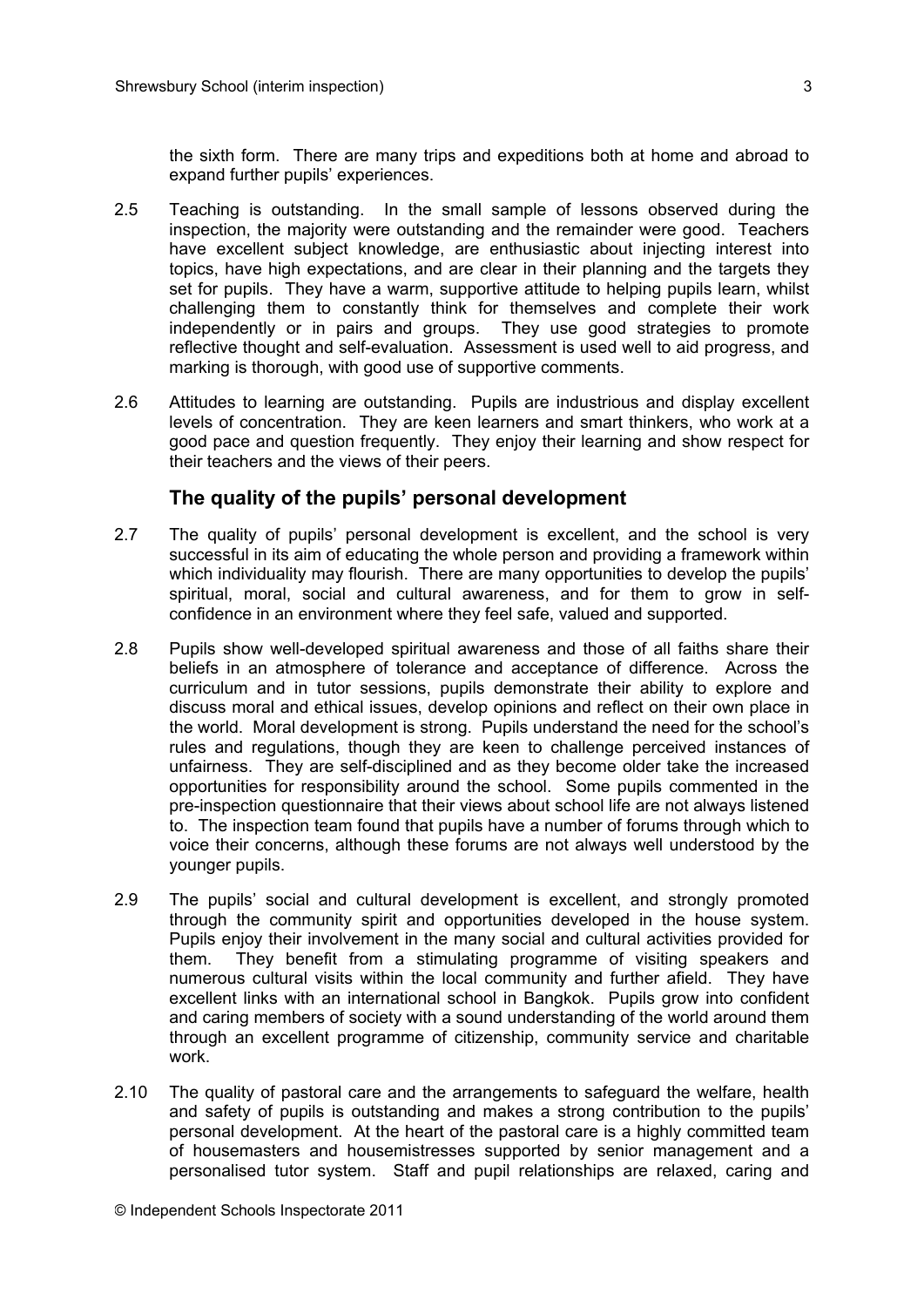supportive. Necessary commonality of purpose and consistency where it is required is provided through regular meetings and training, and monitoring by senior staff. Pupils reported that they feel happy, safe and secure in their houses and about the school. Behaviour is good, and rewards and sanctions are clear and understood by pupils. A small number of pupils reported in the pre-inspection questionnaire that instances of misconduct are not always treated fairly and consistently. The inspection team found no evidence to support this view during interviews with pupils. Pupils report that bullying is rare and is handled quickly and effectively when it is detected. With the introduction of co-education in the sixth form, necessary adjustments to promote the welfare of girls have been made effectively.

- 2.11 The school has trained all staff in child protection matters, and arrangements to ensure that pupils are safe and healthy are effective and include excellent medical facilities and care. There is an effective curricular healthy living programme, and the extensive school grounds and facilities provide daily opportunities for exercise. Detailed risk assessments for health and safety and for the prevention of fire are undertaken regularly. The school has an appropriate three-year accessibility plan and facilities for those with disabilities are good. The admission and attendance registers are suitably maintained and stored.
- 2.12 The provision for pupils who board is outstanding and contributes very successfully to their achievements and personal development. In the pre-inspection questionnaire, they reported that boarding is enjoyable and that there is good provision of facilities and activities.

#### **The effectiveness of governance, leadership and management**

- 2.13 The quality of governance is outstanding. The governing body has a strong vision for the school's future and plans accordingly to maintain high educational standards and further develop the school's ethos and aims. Governors have a wide range of experience and skill, and provide excellent support for the headmaster and senior management team. Responsibility is delegated to a number of specialist committees that maintain good oversight of financial matters, educational standards and provision, facilities, and health and safety. Governors oversee the effective implementation of school policies, and a designated governor for health and safety and for safeguarding has undertaken the necessary checks that policies in these areas are being implemented. Governors' good communication with parents and pupils is maintained through frequent attendance at school events, and with the staff through a designated staff common room governor.
- 2.14 The quality of leadership and management is excellent. All senior managers have clearly defined roles and work well together in an open, collaborative and supportive manner. They share their vision for the school successfully with the staff, and through good staff development and self-review, maintain high academic standards and promote excellent pastoral care. The excellent quality of medium- and longterm strategic planning provides a clear focus for discussion and the development of new initiatives. The strong and open leadership provided by the headmaster is revitalising middle management; these managers feel valued for the contributions they are encouraged to make to the planning process. Monitoring of school standards and pupil progress is conducted very efficiently by the senior management team, the housemasters and housemistresses, and the heads of faculty. Management is successful in recruiting well-qualified and highly motivated staff, and safe recruitment procedures are rigorously implemented. The campus and accommodation are well maintained.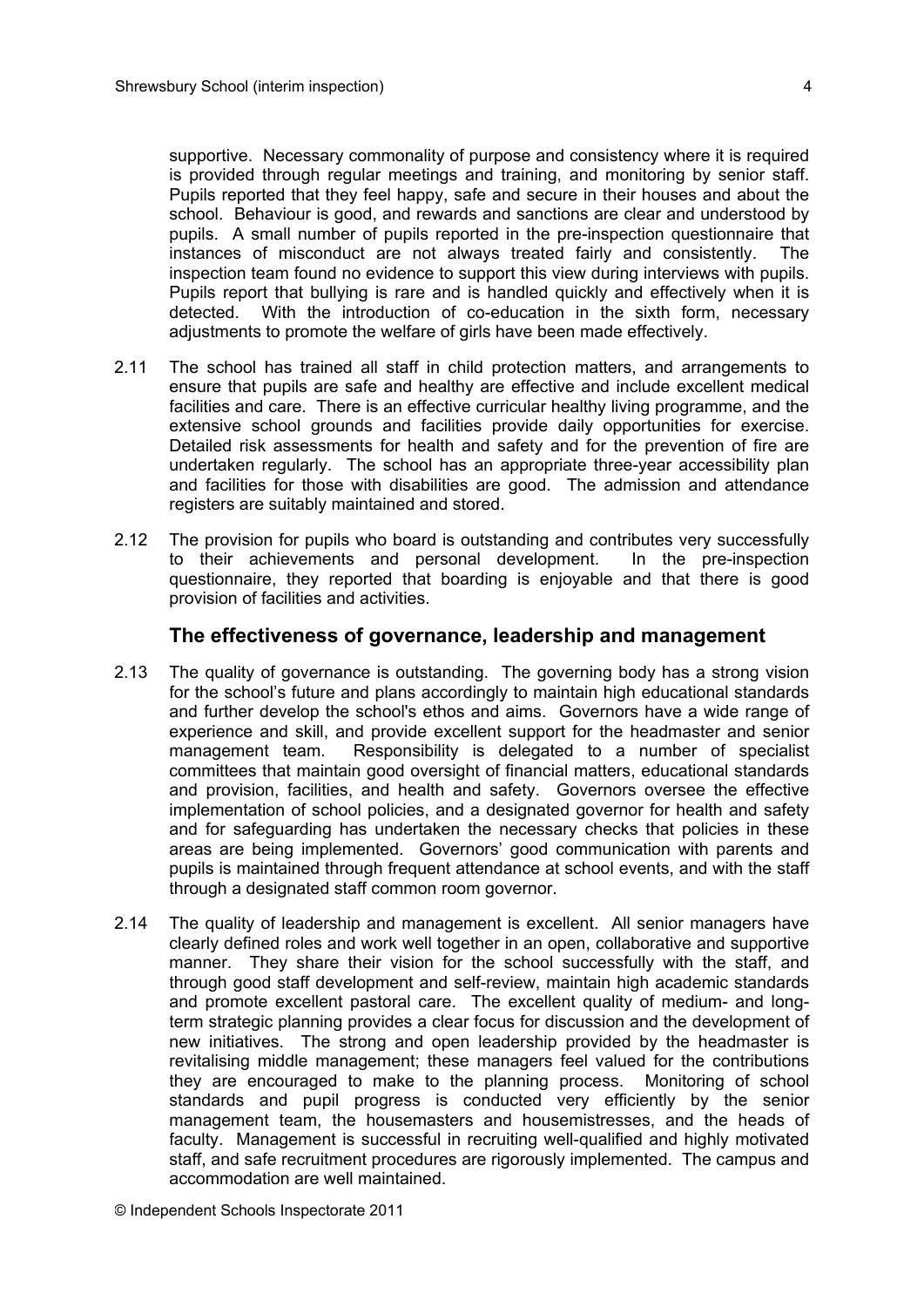- 2.15 The school maintains excellent links with parents. Its website is updated frequently and contains all the required information for parents, including a weekly newsletter with news and events. Informative reports on their children's progress are sent to parents every half term and there is an annual parents evening for all year groups. Parents have access to staff and senior managers on a daily basis through email communication, and most concerns are handled quickly through the house staff and tutors. Parents have access to a comprehensive procedure for more formal complaints, which are handled appropriately.
- 2.16 Parents responding to the pre-inspection questionnaire were overwhelmingly positive about almost all aspects of school life. They particularly valued the academic progress of their children, the curriculum and activities provided and the standards of pastoral care. A small number of parents expressed concern that due consideration is not always given to their children's needs in respect of learning difficulties and/or disabilities. Evidence seen by the inspectors did not support this view. A number of parents felt that they are not always encouraged to be involved in the life of the school but they acknowledged that this is due mostly to their children boarding some distance from their home.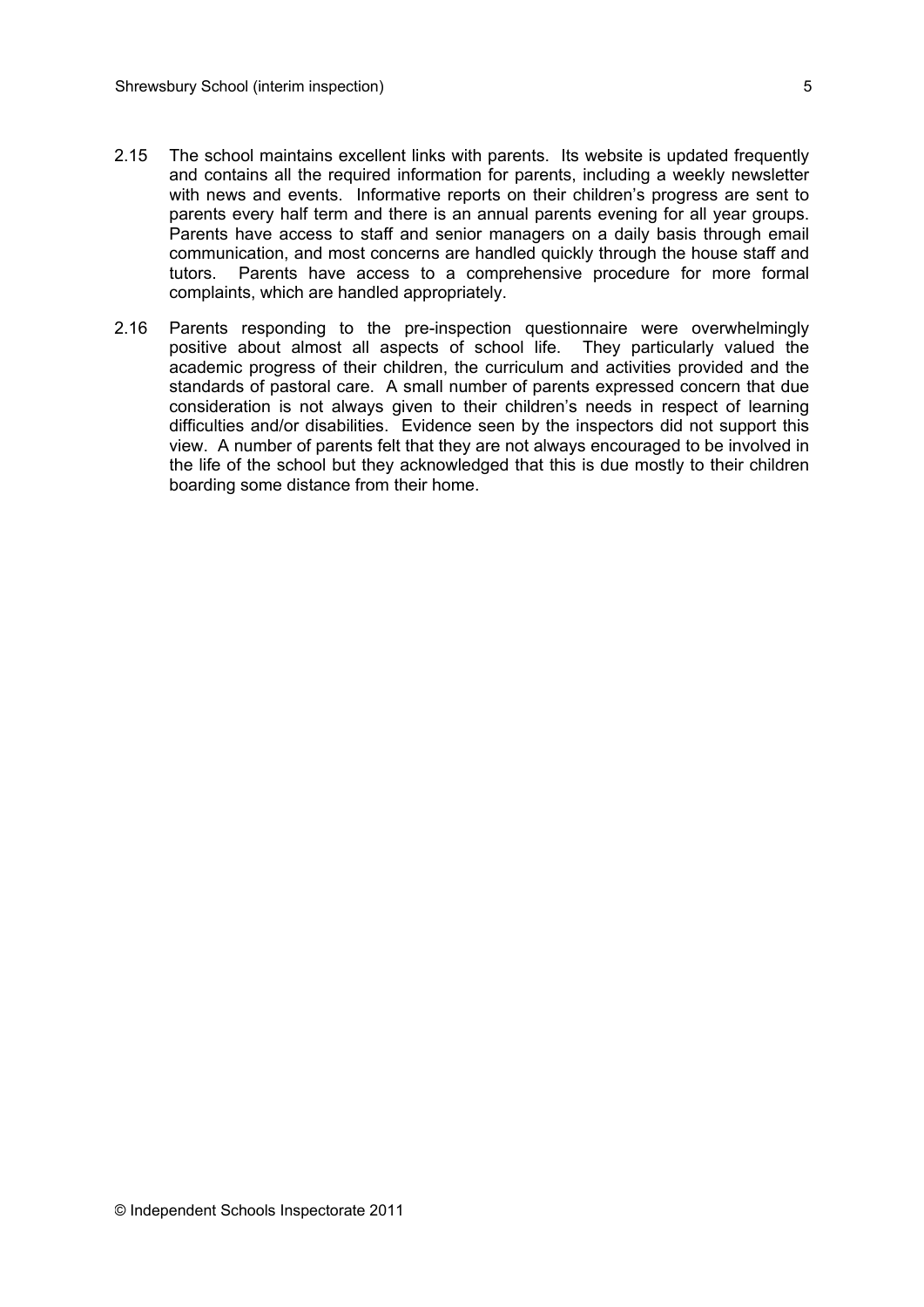## **3. ACTION POINTS**

#### **(i) Compliance with regulatory requirements**

(The range of the Independent School Standards Regulations is given in the Preface)

3.1 The school meets all the requirements of the Independent School Standards Regulations 2010.

#### **(ii) Recommendation for further improvement**

- 3.2 The school is advised to make the following improvement.
	- 1. Consider ways to raise the profile of the school council so that the views and concerns of the younger pupils can receive closer attention.